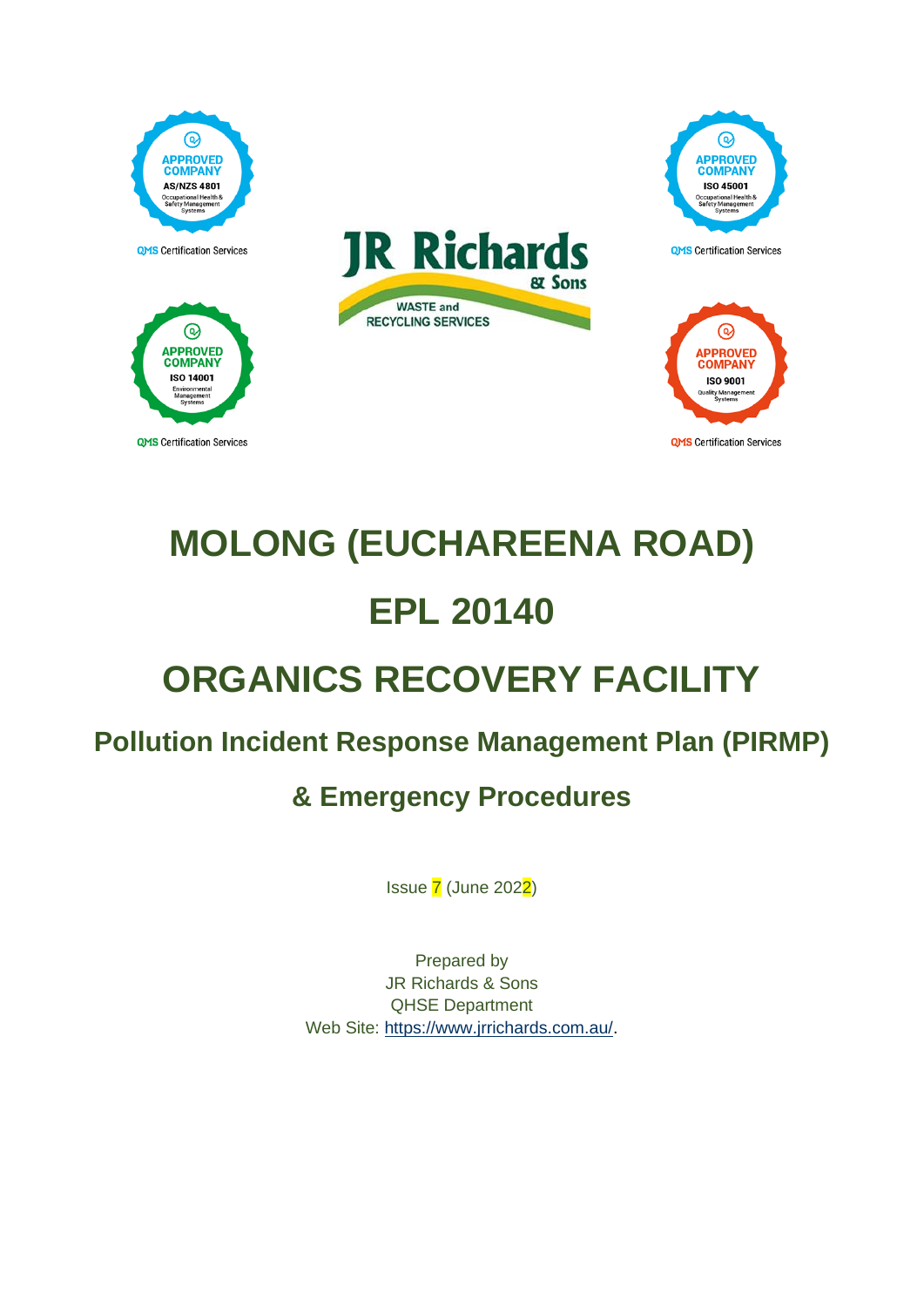

# **1.0 NOTIFYING POLLUTION INCIDENTS**

A pollution incident means an incident or set of circumstances during or as a consequence of which there is or is likely to be a leak, spill or other escape or deposit of a substance, as a result of which pollution has occurred, is occurring or is likely to occur. It includes an incident or set of circumstances in which a substance has been placed or disposed of on premises, but it does not include an incident or set of circumstances involving only the emission of any noise.

If a pollution incident occurs in the course of an activity so that material harm to the environment (within the meaning of section 147 of the POEO Act) is caused or threatened, the person carrying out the activity must immediately implement this plan in relation to the activity required by Part 5.7A of the POEO Act.

What must be Notified:

Material harm to the environment, involving actual or potential hard to health or safety of humans beings or ecosystems, OR actual or potential loss for property damage exceeding \$10 000.

The following environmental incidents must be notified:

- All environmental incidents where external agencies are involved (Police, Fire, etc).
- Contact Water Dam Overflow

Depot staff or Drivers can activate the PIRMP by calling 1800 JR HELP (1800 574 357).

The following must be contacted:

• Fire + Rescue - 000 as appropriate, if there is an immediate threat to people or environment.

Otherwise, authorized staff from Tuncurry office are to contact the following, in order:

- 1. EPA 131 555.
- 2. NSW Health (Bathurst Public Health Unit 02 6330 5880).
- 3. Fire + Rescue 000.
- 4. SafeWork NSW 131 050.
- 5. Local Council (Orange City Council 02 6393 8000, Landfill Office).

Also, neighbours must be contacted, in keeping with the procedures below. For any notifications, the Notifications Worksheet must be used as a record.

Information to be given is:

- The time, date, nature, duration and location of the incident.
- Location of where the pollution is or is likely to occur.
- The nature, and quantity and concentration of pollutants (if known).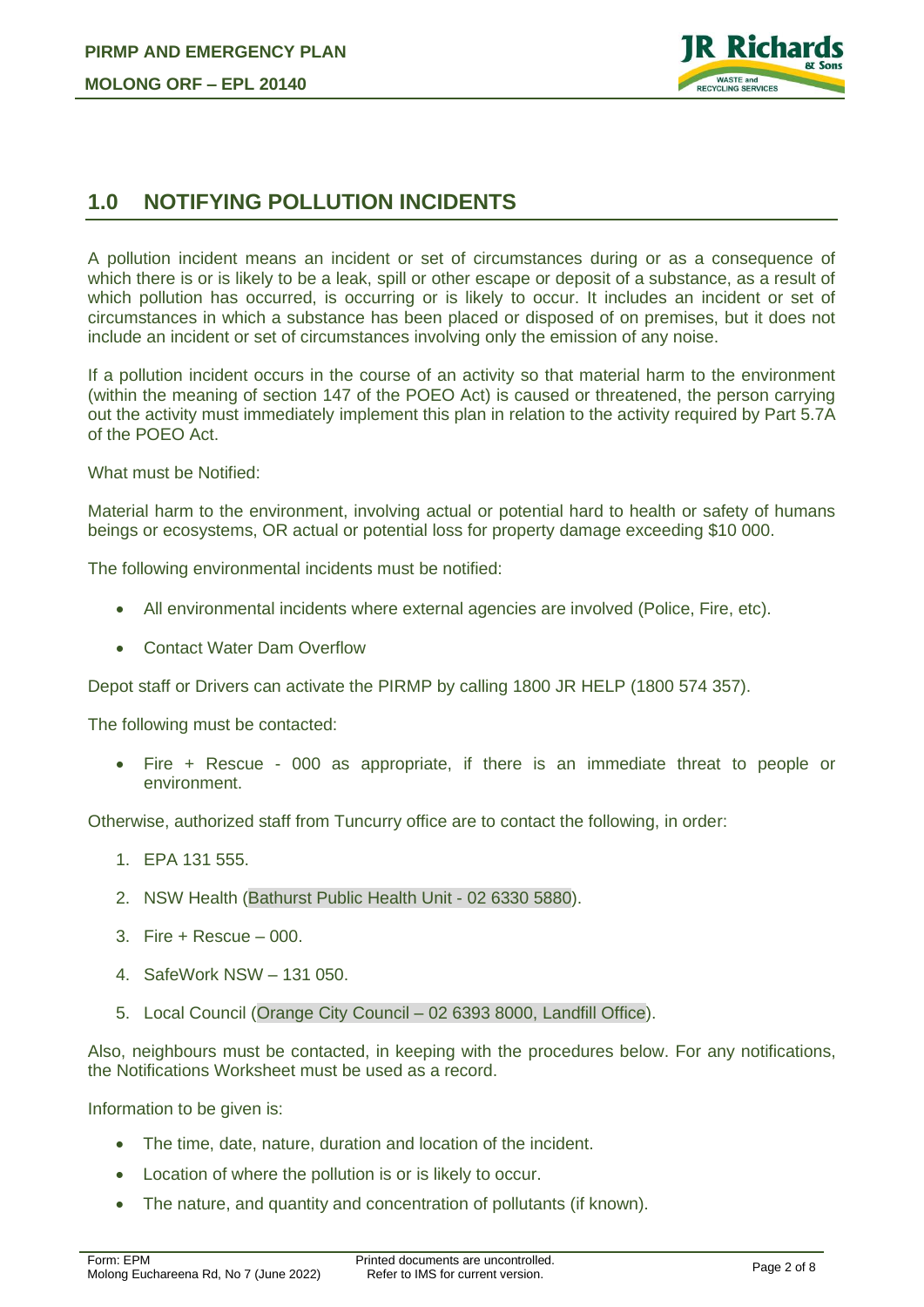

- The circumstances in which the incident occurred.
- The actions, taken or proposed.

## **2.0 COMMUNICATING WITH NEIGHBOURS AND THE COMMUNITY**

Management shall arrange resources to contact neighbouring properties in the area. Priorities shall be established to determine affected neighbours, based on:

- Distance and direction from the source.
- Location of neighbours adjacent downstream water courses.
- Wind direction and strength.
- Height and magnitude of emissions.

#### **Details of how Neighbours will be informed, including Early Warnings and Regular Updates**

The Notifications Worksheet (see Appendices) contained addresses and contact details of neighbours to be informed of a pollution incident.

Use a printed Notifications Worksheet, when notifying the Authorities and neighbours, and make notes as a record. A copy must be attached to the Incident Report.

Warnings and progress updates shall be provided at key stages during the management of an incident; or if any new risks arise, depending on the length of the incident.

#### **Procedures for Communicating with the Community**

Once the PIRMP has been activated, resources shall contact the neighbours to advise of the incident (and provide updates) either by door knocking, telephoning or through letter box drops.

A risk assessment shall be carried out, prior to approaching any property.

#### **Specific Information to be Provided**

The specific information includes:

- Type of pollutant.
- Prevailing winds.
- Height and magnitude of air emission.
- Location of any onsite fallout or offsite impacts.
- Likelihood of the pollutant reaching ground level.
- Possible impacts on any sensitive receptors.
- Actions taken or proposed.

#### **Community Complaints**

The Complaints Line (1800 574 357) has been posted on the JR Richards website at:

<https://www.jrrichards.com.au/documents/>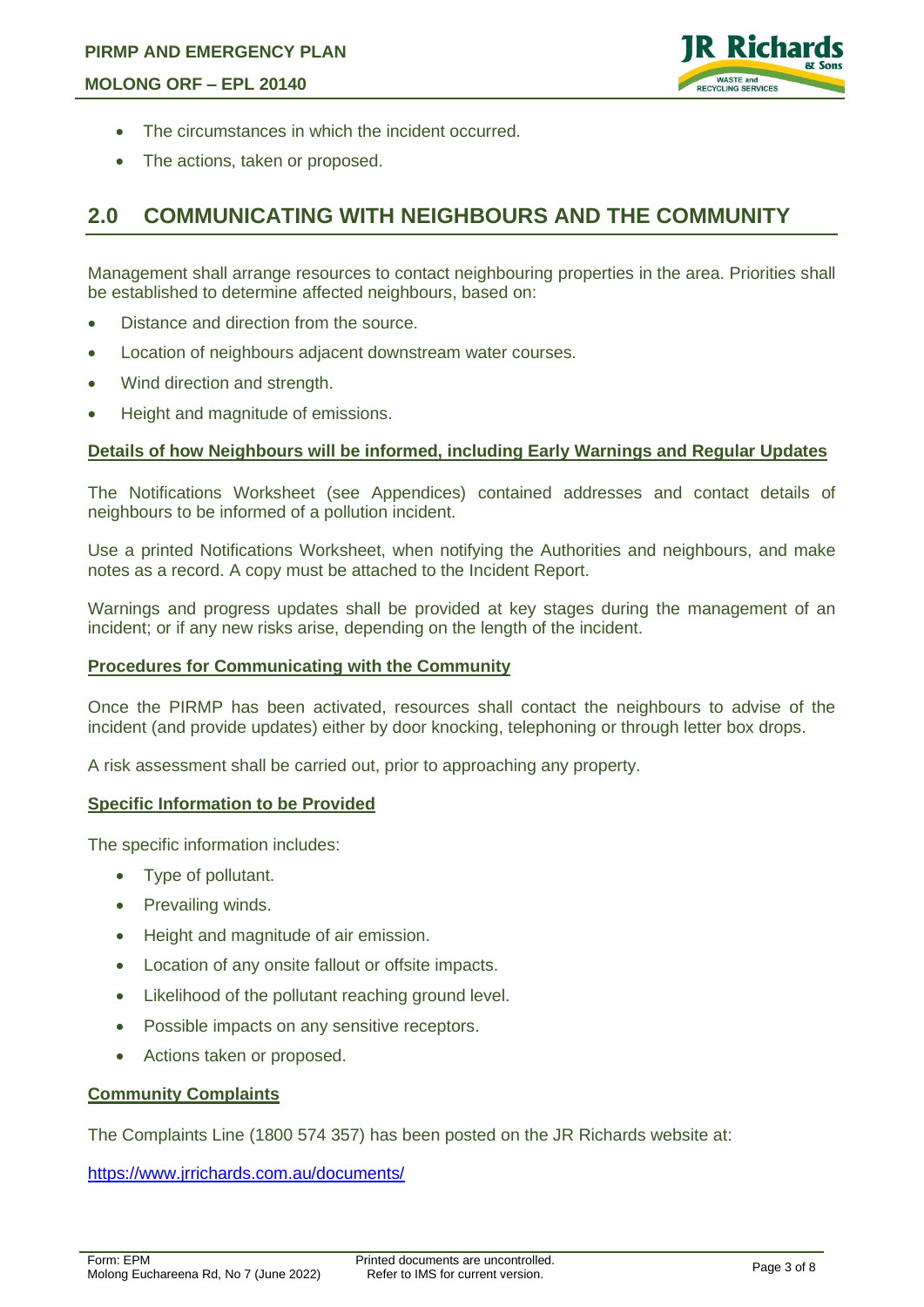#### **MOLONG ORF – EPL 20140**

### **APPENDIX 1 – PIRMP NOTIFICATIONS WORKSHEET**

| <b>Brief Sheet</b>                                 |  |
|----------------------------------------------------|--|
| Time and date of Incident                          |  |
| Nature of the incident:                            |  |
| <b>Duration of the incident:</b>                   |  |
| Location of the incident:                          |  |
| <b>Nearest cross street:</b>                       |  |
| Location of where pollution<br>is likely to occur: |  |
| Circumstances in which<br>the incident occurred:   |  |
| Actions taken or proposed:                         |  |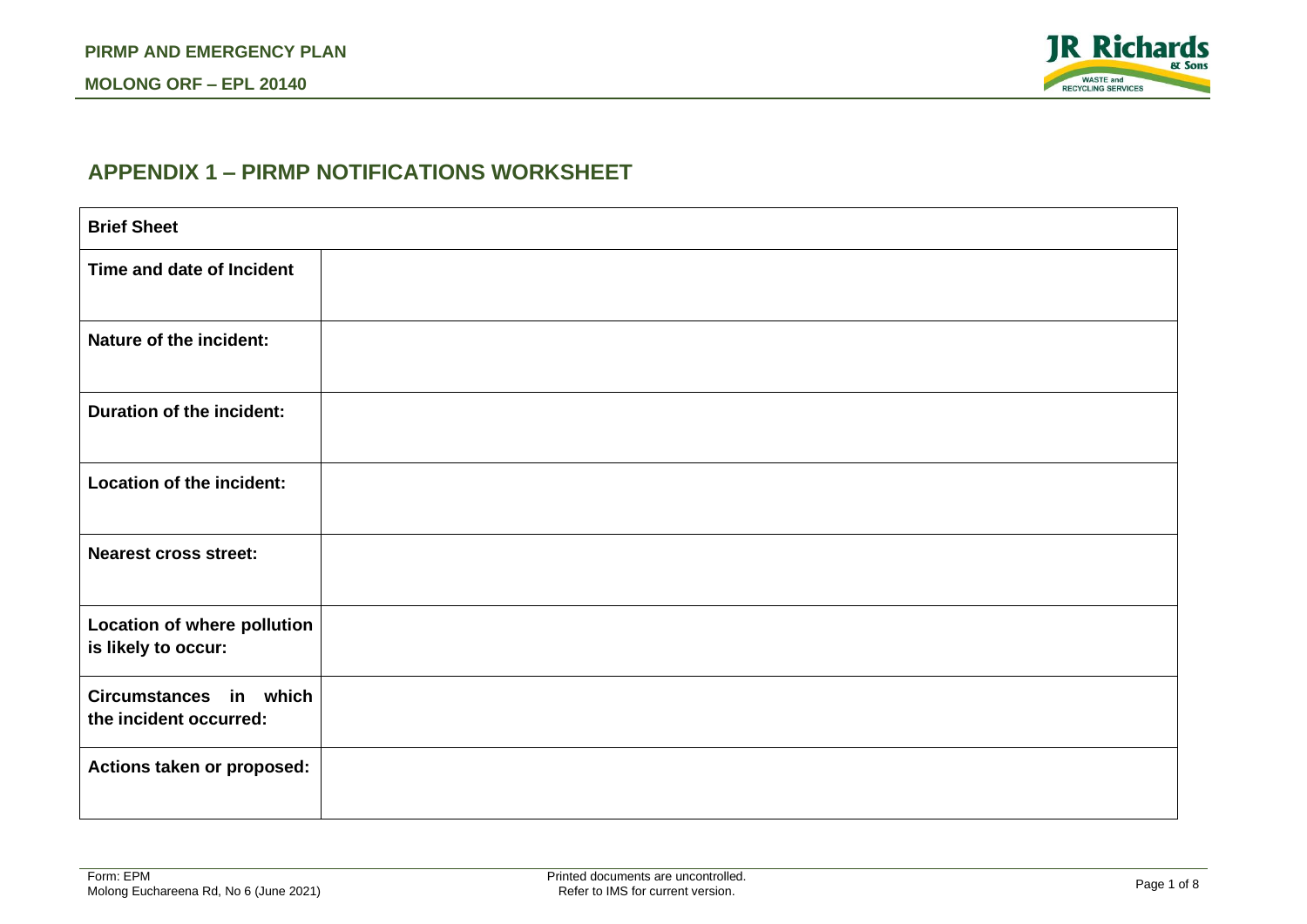#### **PIRMP AND EMERGENCY PLAN**

#### **MOLONG ORF – EPL 20140**



#### Notification to Authorities

| Date:                          | <b>Details</b>     | <b>Notes</b>                       |  |  |  |  |
|--------------------------------|--------------------|------------------------------------|--|--|--|--|
| <b>Authority: EPA</b>          |                    |                                    |  |  |  |  |
| Number:                        | 131 555            |                                    |  |  |  |  |
| Time:                          |                    |                                    |  |  |  |  |
| Call Receiver:                 |                    |                                    |  |  |  |  |
| Reference No.:                 |                    |                                    |  |  |  |  |
| Notifier:                      |                    |                                    |  |  |  |  |
| <b>Authority: NSW Health</b>   |                    |                                    |  |  |  |  |
| Number:                        | 02 6330 5880       | <b>Bathurst Public Health Unit</b> |  |  |  |  |
| Time:                          |                    |                                    |  |  |  |  |
| Call Receiver:                 |                    |                                    |  |  |  |  |
| Reference No.:                 |                    |                                    |  |  |  |  |
| Notifier:                      |                    |                                    |  |  |  |  |
| <b>Authority: SafeWork NSW</b> |                    |                                    |  |  |  |  |
| Number:                        | 131 050            |                                    |  |  |  |  |
| Time:                          |                    |                                    |  |  |  |  |
| Call Receiver:                 |                    |                                    |  |  |  |  |
| Reference No.:                 |                    |                                    |  |  |  |  |
| Notifier:                      |                    |                                    |  |  |  |  |
| <b>Local Council</b>           |                    |                                    |  |  |  |  |
| Number:                        | 02 6393 8000       | Orange City Council                |  |  |  |  |
| Time:                          |                    |                                    |  |  |  |  |
| Call Receiver:                 |                    |                                    |  |  |  |  |
| Reference No.:                 |                    |                                    |  |  |  |  |
| Notifier:                      |                    |                                    |  |  |  |  |
| FIRE + Rescue                  |                    |                                    |  |  |  |  |
| Number:                        | 000 / 1300 729 579 |                                    |  |  |  |  |
| Time:                          |                    |                                    |  |  |  |  |
| Call Receiver:                 |                    |                                    |  |  |  |  |
| Reference No.:                 |                    |                                    |  |  |  |  |
| Notifier:                      |                    |                                    |  |  |  |  |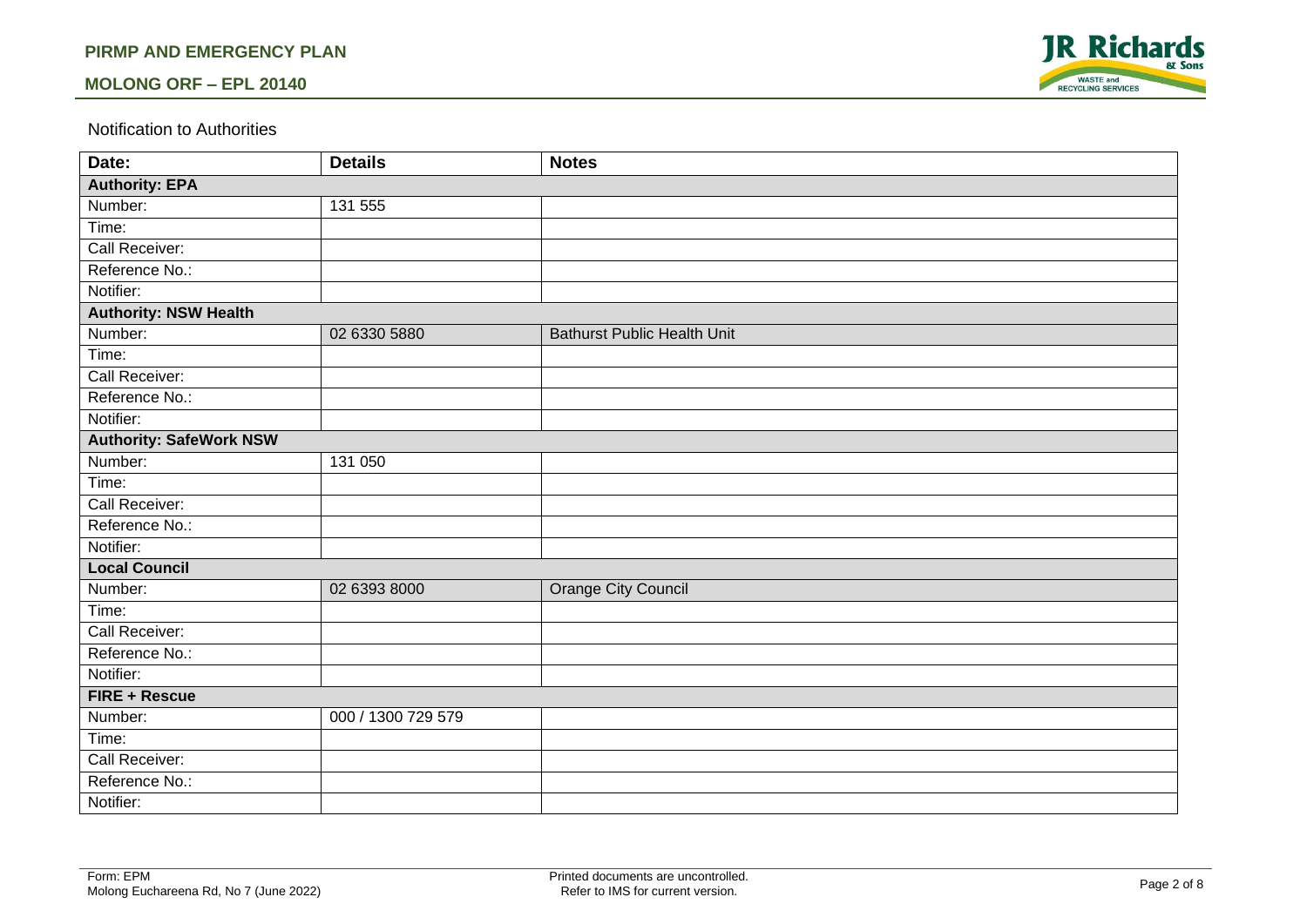

| <b>Neighbouring Community</b> |              |                |             |             |                 |  |
|-------------------------------|--------------|----------------|-------------|-------------|-----------------|--|
| <b>Address</b>                | <b>Phone</b> | <b>Details</b> | <b>Name</b> | <b>Time</b> | <b>Comments</b> |  |
|                               |              |                |             |             |                 |  |
|                               |              |                |             |             |                 |  |
|                               |              |                |             |             |                 |  |
|                               |              |                |             |             |                 |  |
|                               |              |                |             |             |                 |  |
|                               |              |                |             |             |                 |  |
|                               |              |                |             |             |                 |  |
|                               |              |                |             |             |                 |  |
|                               |              |                |             |             |                 |  |
|                               |              |                |             |             |                 |  |
|                               |              |                |             |             |                 |  |
|                               |              |                |             |             |                 |  |
|                               |              |                |             |             |                 |  |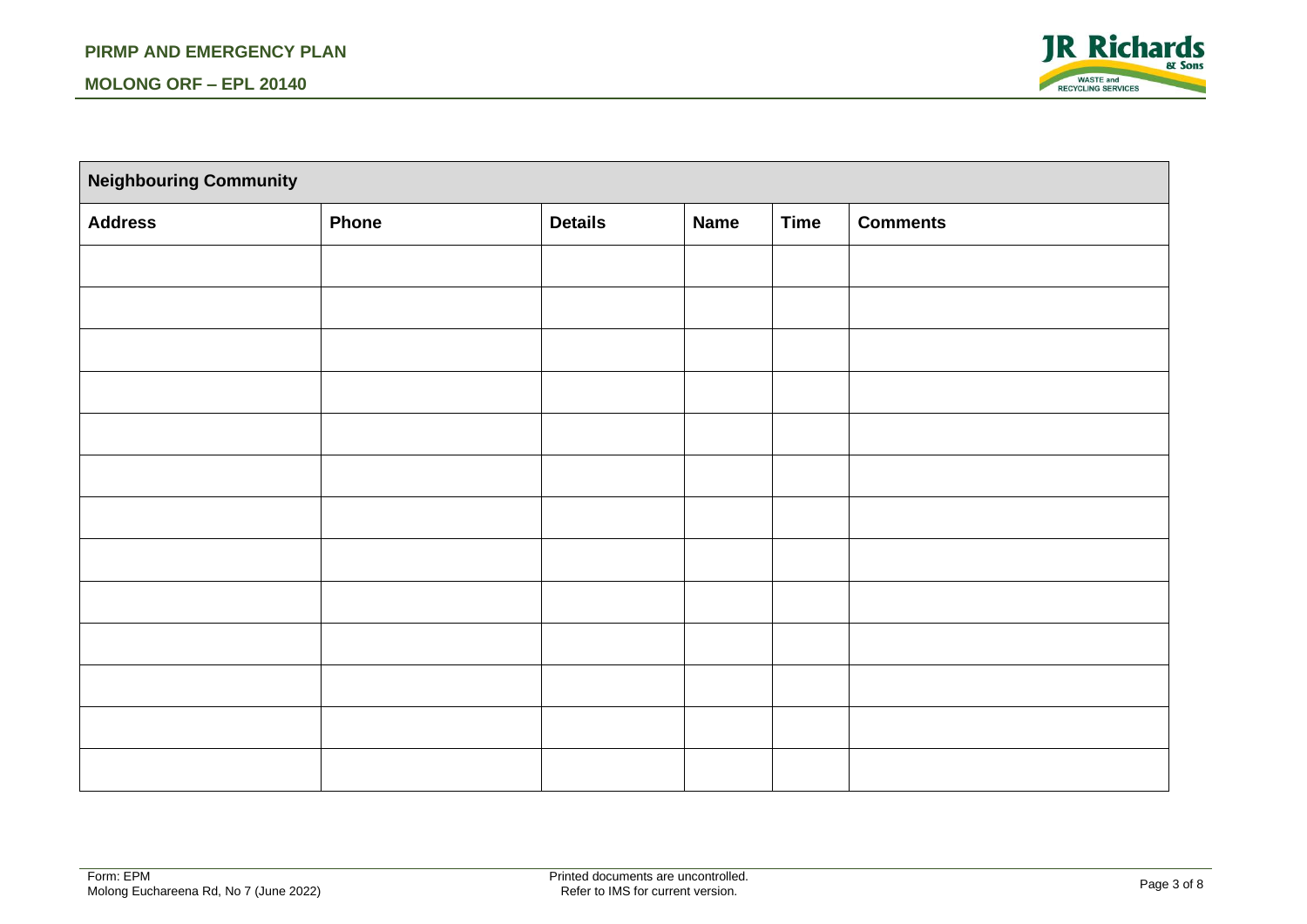

# **APPENDIX 2. PUBLIC HEALTH UNIT LIST**

| <b>Postcode</b> | <b>PHU</b>           | <b>Postcode</b> | <b>PHU</b>             | <b>Postcode</b> | <b>PHU</b>             | <b>PHU Details</b>                                                                                                    |
|-----------------|----------------------|-----------------|------------------------|-----------------|------------------------|-----------------------------------------------------------------------------------------------------------------------|
| 2000-2002       | <b>Randwick PHU</b>  | 2379-2382       | <b>Tamworth PHU</b>    | 2717            | <b>Broken Hill PHU</b> | Albury PHU (Murrumbidgee & Southern NSW LHD)                                                                          |
| 2004-2009       | Camperdown PHU       | 2386-2390       | <b>Tamworth PHU</b>    | 2720            | <b>Albury PHU</b>      | PO Box 3095, Albury NSW 2640<br>Phone: (02) 6080 8900 Fax: (02) 6933 9220 (secure)                                    |
| 2010-2011       | <b>Randwick PHU</b>  | 2395-2396       | <b>Dubbo PHU</b>       | 2721            | <b>Bathurst PHU</b>    | Bathurst PHU (Far West & Western NSW LHD)                                                                             |
|                 |                      |                 | <b>Tamworth PHU</b>    |                 |                        | PO Box 143, Bathurst NSW 2795                                                                                         |
| 2012-2017       | Camperdown PHU       | 2397-2411       |                        | 2722            | <b>Albury PHU</b>      | Phone: (02) 6330 5880 Fax: (02) 6332 3137 (secure)                                                                    |
| 2018-2036       | <b>Randwick PHU</b>  | 2415            | <b>Newcastle PHU</b>   | 2725            | <b>Albury PHU</b>      | Broken Hill PHU (Far West & Western NSW LHD)<br>PO Box 457, Broken Hill NSW 2880                                      |
| 2037-2050       | Camperdown PHU       | 2420-2430       | <b>Newcastle PHU</b>   | 2726            | <b>Goulburn PHU</b>    | Phone: (08) 8080 1420 Fax: (08) 8080 1196 (secure)                                                                    |
| 2052            | <b>Randwick PHU</b>  | 2431            | Port Macquarie PHU     | 2727-2733       | <b>Albury PHU</b>      | Camperdown PHU (Sydney LHD)                                                                                           |
| 2055-2114       | <b>Hornsby PHU</b>   | 2439-2456       | Port Macquarie PHU     | 2734            | <b>Broken Hill PHU</b> | PO Box 374 Camperdown NSW 1450<br>Phone: (02) 9515 9420 Fax: (02) 9515 9467 (secure)                                  |
| 2115-2118       | Parramatta PHU       | 2460-2466       | <b>Lismore PHU</b>     | 2735-2736       | <b>Albury PHU</b>      | Dubbo PHU (Far West & Western NSW LHD)                                                                                |
| 2119-2122       | <b>Hornsby PHU</b>   | 2469-2474       | <b>Lismore PHU</b>     | 2737-2739       | <b>Broken Hill PHU</b> | PO Box 4061, Dubbo NSW 2830                                                                                           |
| 2123-2125       | Parramatta PHU       | 2475            | <b>Tamworth PHU</b>    | 2745            | <b>Penrith PHU</b>     | Phone: (02) 6809 8979 Fax: (02) 6809 7963 (secure)<br><b>Gosford PHU (Central Coast LHD)</b>                          |
| 2126            | <b>Hornsby PHU</b>   | 2476-2490       | <b>Lismore PHU</b>     | 2747-2751       | <b>Penrith PHU</b>     | PO Box 361, Gosford NSW 2250                                                                                          |
| 2127-2128       | Parramatta PHU       | 2500-2502       | <b>Wollongong PHU</b>  | 2752            | <b>Liverpool PHU</b>   | Phone: (02) 4320 9730 Fax: (02) 4320 9746 (secure)                                                                    |
| 2129-2140       | Camperdown PHU       | 2505-2508       | <b>Wollongong PHU</b>  | 2753-2760       | <b>Penrith PHU</b>     | Goulburn PHU (Murrumbidgee & Southern NSW LHD)                                                                        |
| 2141-2157       | Parramatta PHU       | 2515-2522       | <b>Wollongong PHU</b>  | 2761-2770       | Parramatta PHU         | Locked Mail Bag 11, Goulburn NSW 2580<br>Phone: (02) 4825 4944 Fax: (02) 4822 5038 (secure)                           |
| 2158-2159       | <b>Hornsby PHU</b>   | 2525-2530       | <b>Wollongong PHU</b>  | 2773-2786       | <b>Penrith PHU</b>     | Hornsby PHU (Northern Sydney LHD)                                                                                     |
| 2160-2161       | Parramatta PHU       | 2533-2535       | <b>Wollongong PHU</b>  | 2787            | <b>Bathurst PHU</b>    | Hornsby-Ku-ring-gai Hospital, Palmerston Road, Hornsby NSW 2077<br>Phone: (02) 9485 6911 Fax: (02) 9485 6093 (secure) |
| 2162-2190       | <b>Liverpool PHU</b> | 2536-2537       | <b>Goulburn PHU</b>    | 2790-2800       | <b>Bathurst PHU</b>    | Lismore PHU (Mid North Coast & Northern NSW LHD)                                                                      |
| 2191-2196       | Camperdown PHU       | 2538-2541       | <b>Wollongong PHU</b>  | 2803            | <b>Goulburn PHU</b>    | PO Box 498, Lismore NSW 2480                                                                                          |
| 2197-2200       | <b>Liverpool PHU</b> | 2545-2551       | <b>Goulburn PHU</b>    | 2804-2806       | <b>Bathurst PHU</b>    | Phone: (02) 6620 7585 Fax: (02) 6620 2552 (secure)<br>Liverpool PHU (South Western Sydney LHD)                        |
| 2203-2204       | Camperdown PHU       | 2555-2578       | <b>Liverpool PHU</b>   | 2807            | <b>Goulburn PHU</b>    | PO Box 38, Liverpool NSW 1871                                                                                         |
| 2205            | <b>Randwick PHU</b>  | 2579-2587       | <b>Goulburn PHU</b>    | 2808-2810       | <b>Bathurst PHU</b>    | Phone (02) 9794 0855   Fax: (02) 9794 0838 (secure)                                                                   |
| 2206            | Camperdown PHU       | 2588-2590       | <b>Albury PHU</b>      | 2820-2831       | <b>Dubbo PHU</b>       | Newcastle PHU (Hunter/New England LHD)<br>Locked Mail Bag 10, Wallsend NSW 2287                                       |
| 2207            | <b>Randwick PHU</b>  | 2594            | <b>Goulburn PHU</b>    | 2832-2834       | <b>Broken Hill PHU</b> | Phone: (02) 4924 6477 Fax: (02) 4924 6048 (secure)                                                                    |
| 2208            | Camperdown PHU       | 2611            | <b>Goulburn PHU</b>    | 2835            | <b>Dubbo PHU</b>       | Parramatta PHU (Western Sydney LHD)                                                                                   |
| 2209-2210       | <b>Randwick PHU</b>  | 2618-2633       | <b>Goulburn PHU</b>    | 2836            | <b>Broken Hill PHU</b> | Locked Mail Bag 7118, Parramatta BC NSW 2124<br>Phone: (02) 9840 3603 Fax: (02) 9840 3591 (secure)                    |
| 2211-2214       | <b>Liverpool PHU</b> | 2640-2647       | <b>Albury PHU</b>      | 2839-2840       | <b>Broken Hill PHU</b> | Penrith PHU (Nepean Blue Mountains LHD)                                                                               |
| 2216-2234       | <b>Randwick PHU</b>  | 2648            | <b>Broken Hill PHU</b> | 2842-2844       | <b>Dubbo PHU</b>       | PO Box 63, Penrith, NSW 2751                                                                                          |
| 2250-2252       | <b>Gosford PHU</b>   | 2649-2672       | <b>Albury PHU</b>      | 2845-2847       | <b>Penrith PHU</b>     | Phone: (02) 4734 2022 Fax: (02) 4734 3444 (secure)<br>Port Macquarie PHU (Mid North Coast & Northern NSW LHD)         |
| 2256-2263       | <b>Gosford PHU</b>   | 2675            | <b>Albury PHU</b>      | 2848-2849       | <b>Bathurst PHU</b>    | PO Box 126, Port Macquarie NSW 2444                                                                                   |
| 2264-2267       | <b>Newcastle PHU</b> | 2680-2681       | <b>Albury PHU</b>      | 2850-2852       | <b>Dubbo PHU</b>       | Phone: (02) 6589 2120 Fax: (02) 6589 2390 (secure)                                                                    |
| 2278-2338       | Newcastle PHU        | 2700-2714       | <b>Albury PHU</b>      | 2864-2877       | <b>Bathurst PHU</b>    | Randwick PHU (South Eastern Sydney LHD)<br>Locked Mail Bag 88, Randwick NSW 2031                                      |
| 2339-2356       | <b>Tamworth PHU</b>  | 2715            | <b>Broken Hill PHU</b> | 2878-2880       | <b>Broken Hill PHU</b> | Phone: (02) 9382 8333 Fax: (02) 9382 8314 (secure)                                                                    |
| 2357            | <b>Dubbo PHU</b>     | 2716            | <b>Albury PHU</b>      | 2890-2891       | <b>Wollongong PHU</b>  | Tamworth PHU (Hunter/New England LHD)                                                                                 |
| 2358-2361       | <b>Tamworth PHU</b>  |                 |                        | 2898-2899       | <b>Randwick PHU</b>    | Locked Mail Bag 9783, NEMC NSW 2348<br>Phone: (02) 6764 8000 Fax: (02) 4924 6048 (secure)                             |
| 2365            | <b>Tamworth PHU</b>  |                 |                        |                 |                        | <b>Wollongong PHU (Illawarra Shoalhaven LHD)</b>                                                                      |
| 2369-2372       | <b>Tamworth PHU</b>  |                 |                        |                 |                        | Locked Mail Bag 9, Wollongong NSW 2500                                                                                |
|                 |                      |                 |                        |                 |                        | Phone: (02) 4221 6700 Fax: (02) 4221 6759 (secure)                                                                    |

#### Public Health Unit - Referral List at July 2020